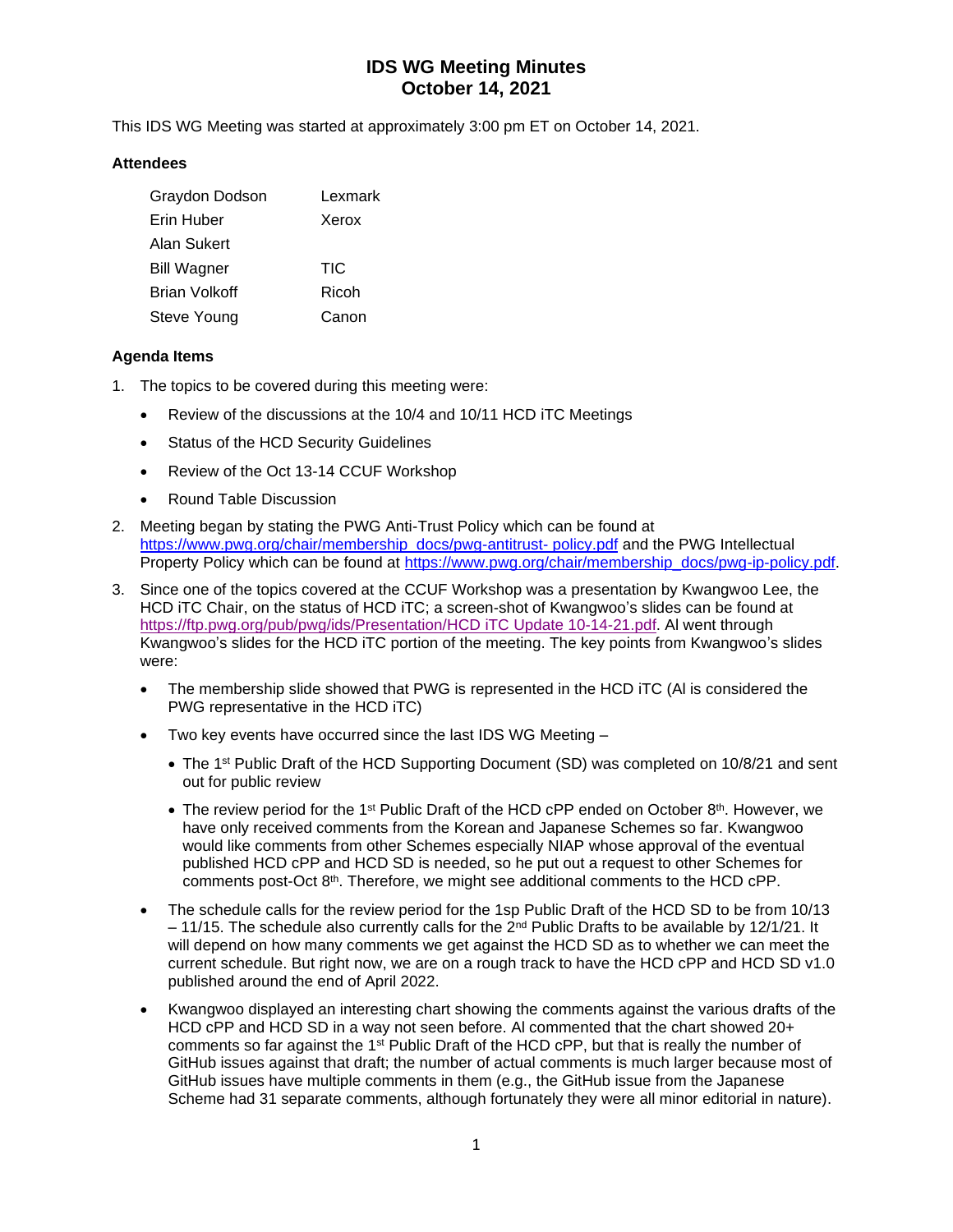- The last slide of interest was one that for the first time shows how the PWG IDS fits into the whole process of creating the HCD cPP and HCD SD. The slide shows that the PWG IDS interfaces with the HCD iTC to provide SME support to the HCD iTC in developing the HCD cPP/SD.
- 4. Ira wasn't present at the meeting so there was no status presented on the HCD Security Guidelines.
- 5. Al spent the rest of the meeting going through some of the other presentations from the CCUF Workshops; screen-shots of selected slides from the presentations described below can be found at [https://ftp.pwg.org/pub/pwg/ids/Presentation/CCUF Workshop Slides.pdf.](https://ftp.pwg.org/pub/pwg/ids/Presentation/CCUF%20Workshop%20Slides.pdf) The presentations covered and some key messages were as follows:
	- a. Different Approaches to Life Cycle Requirements Rasmas Araby, @tsec
		- This presentation was about the NESAS Audit Methodology. NESAS (The Network Equipment Security Assurance Scheme), provides an industry-wide security assurance framework to facilitate improvements in security levels across the mobile industry. NESAS defines security requirements and an assessment framework for secure product development and product lifecycle processes, as well as using 3GPP (not sure what 3GPP is) defined security test cases for the security evaluation of network equipment.
		- The NESAS Audit Methodology involves four basic steps a **Preparatory Step** where the equipment vendor defines security-related processes and procedures; an **Internal Step** where the equipment vendor assess conformity to NESAS requirements; the **Independent Audit** of the vendor process and finally the Audit Team's writing and validation with the vendor of **audit report**. This is standard audit methodology.
		- The focus of the NESAS Audit is on the vendor's development and life-cycle processes, so in many ways it is much like an EAL3 Common Criteria certification. The key areas the NESAS audit looks at are general requirements, design, implementation, building, testing, release and operation. NESAS Audits include a combination of documentation review and on-site review.
		- One interesting aspect is that the NESAS Audit must be completed in no more that 3 months, and the speaker said that is a fixed max time limit. The comment was made at the IDS Meeting that we wished CC Audits were that timely in being completed.
		- The goal of the on-site portion of the audit is to basically determine that (1) the vendor has documented processes that are being used on a day-to-day basis, (2) that the vendor has sufficient resources (personnel, equipment, skills, etc.) and (3) that the vendor's staff is sufficiently trained on the processes.
		- The presenter's last slide made some comparisons between the NESAS Audit methodology and other assessment schemes. The limited duration and the fact there is no type of certificate or international recognition are obvious differences, The presenter did list as a difference "similar to activities for CC ALC but focused on development activities rather than specific version of TOE". Al thought that was an incorrect comparison because ALC doesn't focus on TOE; it does focus on life-cycle activities independent of TOE.
	- b. Introducing the methodology and guidance for Secure‐Sub‐System evaluation using Eurosmart ITSC's 3S in SoC PP, Monique Bakker and Markus Hinklemann
		- This presentation dealt with creating a new PP from an existing PP. The subject matter dealt with SoCs (System on a Chip), or as Al called it a "computer on a chip".
		- The concept was that there was an existing PP (Secure IC PP) that the SoC PP Subgroup wanted to use as a starting point to create a PP "which defines all aspects of using and protecting the security functions being integrated into the SoC". This PP would be able to support different external memory configurations of an embedded component in the SoC (e.g., Secure Memory vs. Internal Memory) and different functional packages.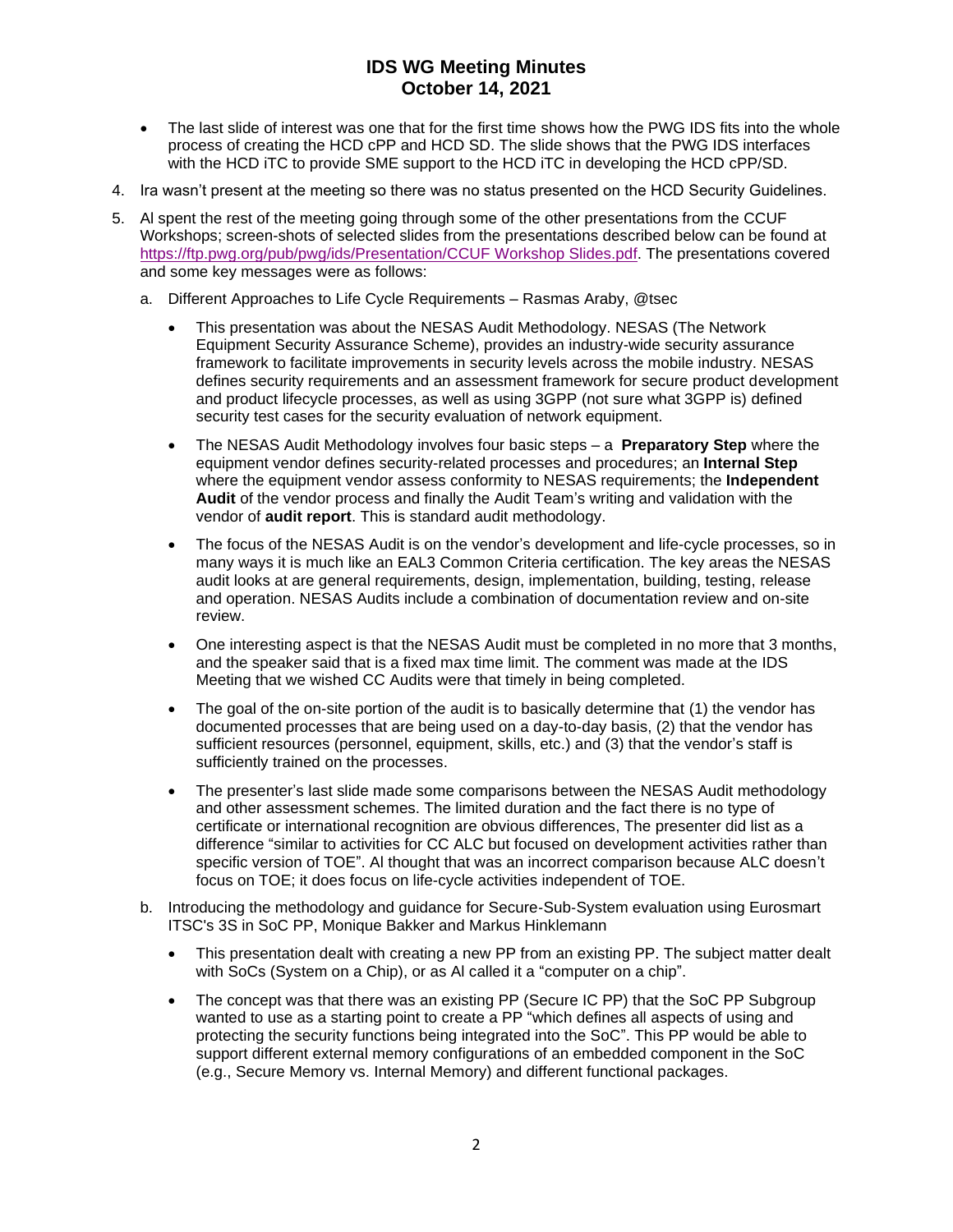- The new PP (Security Sub-System in System-on-Chip PP) would be for a TOE consisting of a component embedded in a Host SoC and would use the threats of the Secure IC PP as a starting point and add additional threats for the embedded component. Al indicated that this is an interesting approach that possibly could be applied to generating a 3D Printing cPP from the HCD cPP.
- An interesting difference for this Security Sub-System in System-on-Chip PP is the role of the "Integrator". The "Integrator" is the person who integrates the embedded component onto the SoC but is not the end user of the SoC with the embedded component. Guidance for how the "Integrator" functions is considered to be part of the TOE, which is a very unique aspect to this particular PP and requires that it be part of the overall guidance documentation covered under AGD.
- Finally, vulnerability analysis of the TOE for this new PP will require that the evaluation look into aspects of self-protection, domain separation, initialization and non-bypassibility.
- c. Modern, Source-based, Semi-automated Software Testing, Robert Horr
	- This was a presentation on a new "modern" test methodology. The main goal of this methodology is to create a way to "all" (known, unknown) errors of "all" paths efficiently. Al commented that from his early days involved with Software Process Improvement and software engineering research that you can never find "all" errors and you can never prove that you have found "all" errors. So, the goal of this test methodology is a little over ambitious and not really achievable.
	- One thing Al pointed out that was nice about this test method was the use of test metrics. Al would have more to say about test metrics in a later slide.
	- The presenter's test methodology is based on the use of test tools and the use of Fuzz Testing. Fuzz testing (or fuzzing) is an **automated software testing technique** that attempts to find hackable software bugs by randomly feeding invalid and unexpected inputs and data into a computer program in order to find coding errors and security loopholes. Al indicated it started up maybe 6-10 years ago and was going to be the "next big thing" in testing methodologies but never gained much widespread use. Al also didn't know much about the test tools being used in terms of how new they were or how widespread their use was.
	- It is interesting that this test methodology is designed to work in a "bottoms up" manner, where it starts by finding memory leaks first, then finding memory access failures, then finding logical errors and then finally finding design errors. Al mentioned that this is the opposite of the standard approach where you start with requirements and design errors and then move on to coding errors.
	- Regarding test metrics, two of the metrics being used are cyclomatic complexity (number of independent execution paths) and code coverage (number of executed independent execution paths). Al mentioned that when he was listening to the presentation he had a flashback because he was working with cyclomatic complexity when he was with General Electric over 30 years ago. The idea is that you want cyclomatic complexity to be low (the presenter state no higher than 15) and code coverage to be as high as possible.
- d. ISO Update, Kwangwoo Lee
	- This presentation gave an update on the updates to ISO/IEC 15408 and ISO/IEC 18045, the two Common Criteria ISO standards.
	- There are types of certification approaches the original "Attack-based Approach" where TOEs are evaluated against EALs and fixed SARs based on Strict/Demonstrable Conformance vs. the "Specification-based Approached" initiated by NIAP where TOEs are evaluated against PPs and Assurance Activities that are unique to each SFR based on Exact Conformance.
	- Some of the key changes to the new 4<sup>th</sup> Edition to ISO/IEC 15408 are: